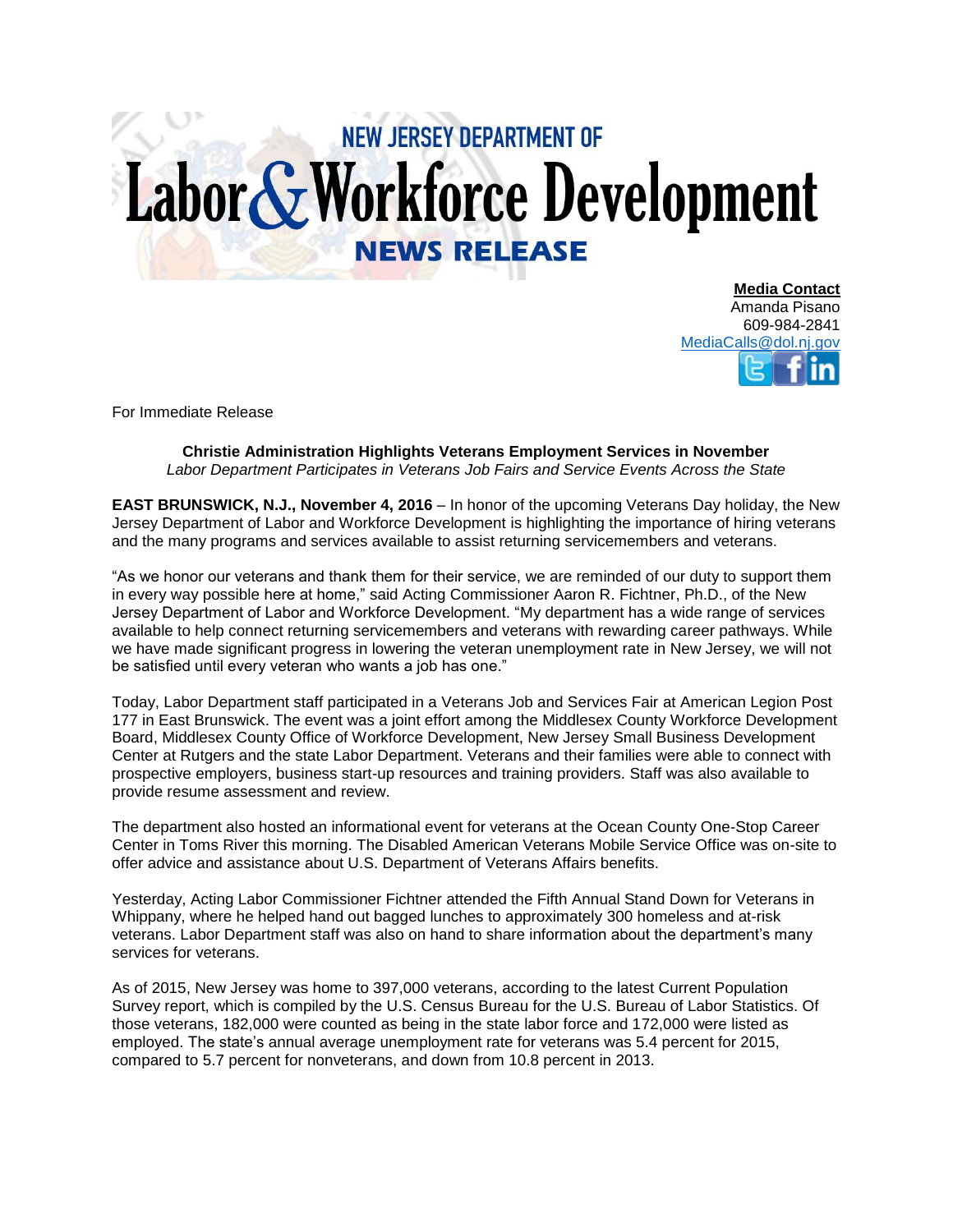The state Labor Department maintains a staff of approximately 40 veterans representatives, most of whom are former military personnel, who work with the veteran population to develop resumes that communicate their aptitude and skill sets to employers. Veterans receive first priority referral to all job and training opportunities for which they qualify. The representatives also assist veterans with networking skills and to match veterans to job openings. The department works with approximately 12,000 veterans per year at its 29 One-Stop Career Centers throughout the state.

Veterans with a 30 percent or more service-connected disability are also encouraged to participate in the biannual "Schedule A" Hiring Events coordinated by the department's Division of Vocational Rehabilitation Services. Schedule A refers to a hiring authority for federally-funded agencies that allows individuals with disabilities to obtain competitive status in civil service. These targeted hiring events are unique in that registrants are pre-screened and matched with positions based on their skills. The next Schedule A event will be held in Camden on December 14, 2016.

More information about the resources available to veterans can be found at [http://careerconnections.nj.gov/veterans/.](http://careerconnections.nj.gov/veterans/)



# # #

Kevin Kurdziel, Director of the Middlesex County Office of Workforce Development; Labor Department Chief of Staff Gregory Townsend; and State Veterans Program Coordinator Wayne Smith at the Middlesex County Veterans Job and Services Fair.